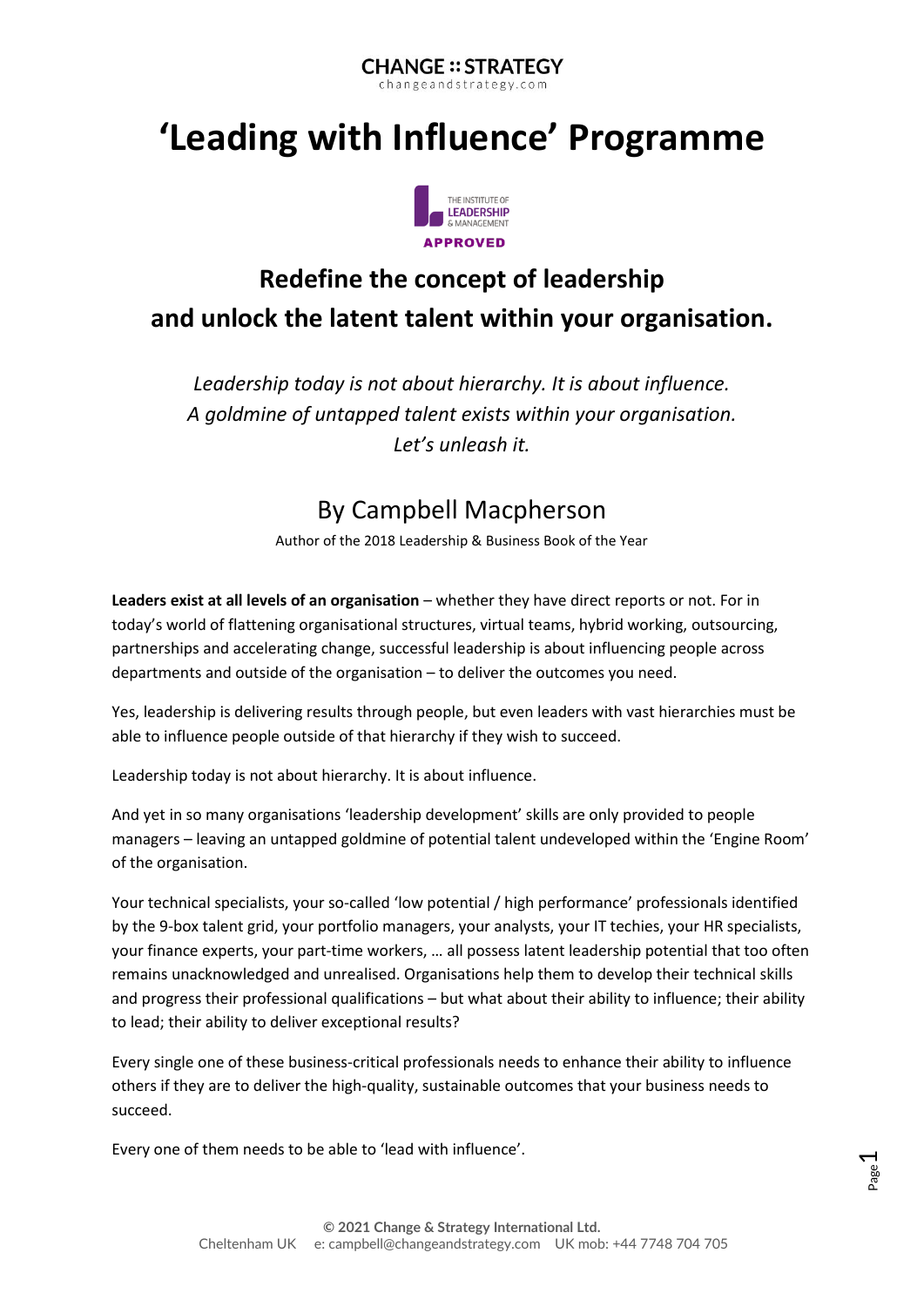### **CHANGE:: STRATEGY**

changeandstrategy.com

#### **Modules are tailored to meet your needs, but include:**

#### **Emotional Intelligence and the delivery of sustainable results**

Emotionally intelligent leaders reach outside their team, department and organisation to obtain the information, insight and assistance they need to deliver high-quality outcomes that are sustainable. Module 1 helps delegates to develop their emotional intelligence and their delivery skills, leveraging CSI's 'Chequerboard of Leadership'..

#### **Putting EQ into practice: Managing interactions and inter-dependencies**

Developing the skill of navigating difficult interactions and managing inter-dependencies helps us to draw upon all elements of Emotional Intelligence and put them into practice – self-awareness, self-regulation, self-motivation, empathy and social skills.

#### **Leading and Embracing Change**

If we are not leading change, we are not leading anything; we are merely managing the status quo. from Campbell's award-winning books and the workshops for Henley Business School and clients worldwide, delegates discover why 88% of change initiatives and business strategies fail – and how to lead the 1 in 8 that succeeds.

#### **Strategy, culture and agile delivery**

Module 4 leverages CSI's strategy framework to explore how a strong strategic core enables agility - the ability to flex actions to cater for changing situations - without losing focus on what it is you are trying to achieve. It will also explore what agile working means for them and how to embrace and encourage a culture of continuous improvement.

#### **Communication that works**

Written comms, presentations and ad-hoc communication. High-IQ specialists find it a challenge to communicate in a way that isn't laden with jargon or patronising. They need to display their expertise – but in a way that ensures understanding without 'dumbing down' the content.

#### **Influencing without authority**

This module channels the learnings into exploring the subject of 'influencing without authority' in greater detail – both in one-to-one situations and in group situations (formal teams, ad-hoc teams and working groups). We will also explore how to thrive in a matrix management environment.

#### **Making cross-functional (and virtual) teams work**

Exploring the benefits, and challenges, of teams; the characteristics of high-performing teams; and ways of building these characteristics in cross-functional teams, often working in different locations, and the challenges and tips of thriving in a matrix management world.

#### **Action**

Putting the learnings into practice is paramount. Each leader selects a business-critical objective and builds a change plan to deliver it, using CSI's tried and tested template, and presents their plan to their peers for feedback at a workshop from which they emerge with a certification from TILM and equipped to put their new-found skills into practice – and deliver.

#### **1:1 mentoring sessions between each module**

Each delegate receives 1:1 mentoring throughout the programme from a Change & Strategy International professional. They also receive a year's membership of The Institute of Leadership & Management.















| Copy for track.                                              |   |
|--------------------------------------------------------------|---|
| For all of participant and a profit and                      |   |
| <b>A CA BACKER CORP.</b>                                     |   |
| LESTER BARNE                                                 |   |
|                                                              |   |
| to a statement of the control of the state and               |   |
| --------                                                     |   |
| <b>Reduction Street</b>                                      |   |
| <b>CALIFORNIA DE MARCO COMPANYA COMPANY</b>                  |   |
| by box date jobs out also, instigence ingrede into accessive |   |
| content                                                      | t |